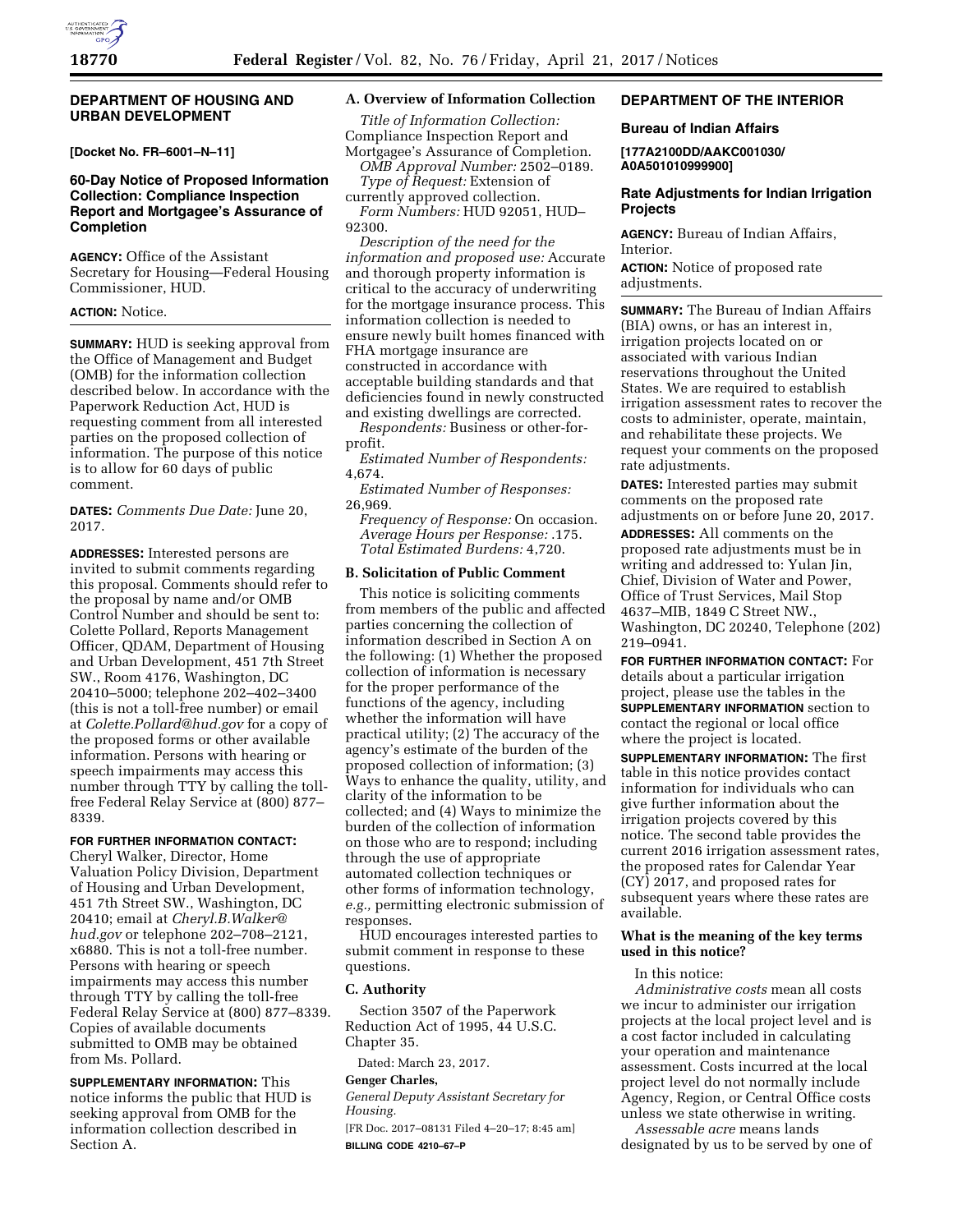our irrigation projects, for which we collect assessments in order to recover costs for the provision of irrigation service. (See *total assessable acres.*)

*BIA* means the Bureau of Indian Affairs.

*Bill* means our statement to you of the assessment charges and/or fees you owe the United States for administration, operation, maintenance, and/or rehabilitation. The date we mail or hand-deliver your bill will be stated on it.

*Costs* means the costs we incur for administration, operation, maintenance, and rehabilitation to provide direct support or benefit to an irrigation facility. (See administrative costs, operation costs, maintenance costs, and rehabilitation costs).

*Customer* means any person or entity to whom or to which we provide irrigation service.

*Due date* is the date on which your bill is due and payable. This date will be stated on your bill.

*I, me, my, you* and *your* means all persons or entities that are affected by this notice.

*Irrigation project* means a facility or portion thereof for the delivery, diversion, and storage of irrigation water that we own or have an interest in, including all appurtenant works. The term ''irrigation project'' is used interchangeably with irrigation facility, irrigation system, and irrigation area.

*Irrigation service* means the full range of services we provide customers of our irrigation projects. This includes our activities to administer, operate, maintain, and rehabilitate our projects in order to deliver water.

*Maintenance costs* means costs we incur to maintain and repair our irrigation projects and associated equipment and is a cost factor included in calculating your operation and maintenance assessment.

*Operation and maintenance (O&M) assessment* means the periodic charge you must pay us to reimburse costs of administering, operating, maintaining, and rehabilitating irrigation projects consistent with this notice and our supporting policies, manuals, and handbooks.

*Operation or operating costs* means costs we incur to operate our irrigation projects and equipment and is a cost factor included in calculating your O&M assessment.

*Past due bill* means a bill that has not been paid by the close of business on the 30th day after the due date as stated on the bill. Beginning on the 31st day after the due date, we begin assessing additional charges accruing from the due date.

*Rehabilitation costs* means costs we incur to restore our irrigation projects or features to original operating condition or to the nearest state which can be achieved using current technology and is a cost factor included in calculating your O&M assessment.

*Responsible party* means an individual or entity that owns or leases land within the assessable acreage of one of our irrigation projects and is responsible for providing accurate information to our billing office and paying a bill for an annual irrigation rate assessment.

*Total assessable acres* means the total acres served by one of our irrigation projects.

*Water delivery* is an activity that is part of the irrigation service we provide our customers when water is available.

*We, us,* and *our* means the United States Government, the Secretary of the Interior, the BIA, and all who are authorized to represent us in matters covered under this notice.

#### **Does this notice affect me?**

This notice affects you if you own or lease land within the assessable acreage of one of our irrigation projects or if you have a carriage agreement with one of our irrigation projects.

### **Where can I get information on the regulatory and legal citations in this notice?**

You can contact the appropriate office(s) stated in the tables for the irrigation project that serves you, or you can use the Internet site for the Government Printing Office at *[http://](http://www.gpo.gov) [www.gpo.gov.](http://www.gpo.gov)* 

#### **Why are you publishing this notice?**

We are publishing this notice to inform you that we propose to adjust our irrigation assessment rates. This notice is published in accordance with the BIA's regulations governing its operation and maintenance of irrigation projects, found at 25 CFR part 171. This regulation provides for the establishment and publication of the proposed rates for annual irrigation assessments as well as related information about our irrigation projects.

#### **What authorizes you to issue this notice?**

Our authority to issue this notice is vested in the Secretary of the Interior by 5 U.S.C. 301 and the Act of August 14, 1914 (38 Stat. 583; 25 U.S.C. 385). The Secretary has in turn delegated this authority to the Assistant Secretary— Indian Affairs under Part 209, Chapter

8.1A, of the Department of the Interior's Departmental Manual.

### **When will you put the rate adjustments into effect?**

We will put the rate adjustments into effect for the CY 2017 and subsequent years where applicable.

# **How do you calculate irrigation rates?**

We calculate annual irrigation assessment rates in accordance with 25 CFR part 171.500 by estimating the annual costs of operation and maintenance at each of our irrigation projects and then dividing by the total assessable acres for that particular irrigation project. The result of this calculation for each project is stated in the rate table in this notice.

#### **What kinds of expenses do you consider in determining the estimated annual costs of operation and maintenance?**

Consistent with 25 CFR part 171.500, these expenses include the following:

(a) Salary and benefits for the project engineer/manager and project employees under the project engineer/ manager's management or control;

(b) Materials and supplies;

(c) Vehicle and equipment repairs;

(d) Equipment costs, including lease fees;

(e) Depreciation;

(f) Acquisition costs;

(g) Maintenance of a reserve fund available for contingencies or emergency costs needed for the reliable operation of the irrigation facility infrastructure;

(h) Maintenance of a vehicle and heavy equipment replacement fund;

(i) Systematic rehabilitation and replacement of project facilities;

(j) Carriage Agreements for the transfer of project water through irrigation facilities owned by others.

(k) Any water storage fees for non-BIA-owned reservoirs, as applicable,

(l) Contingencies for unknown costs and omitted budget items; and

(m) Other expenses we determine necessary to properly perform the activities and functions characteristic of an irrigation project.

#### **When should I pay my irrigation assessment?**

We will mail or hand-deliver your bill notifying you (a) the amount you owe to the United States and (b) when such amount is due. If we mail your bill, we will consider it as being delivered no later than 5 business days after the day we mail it. You should pay your bill by the due date stated on the bill.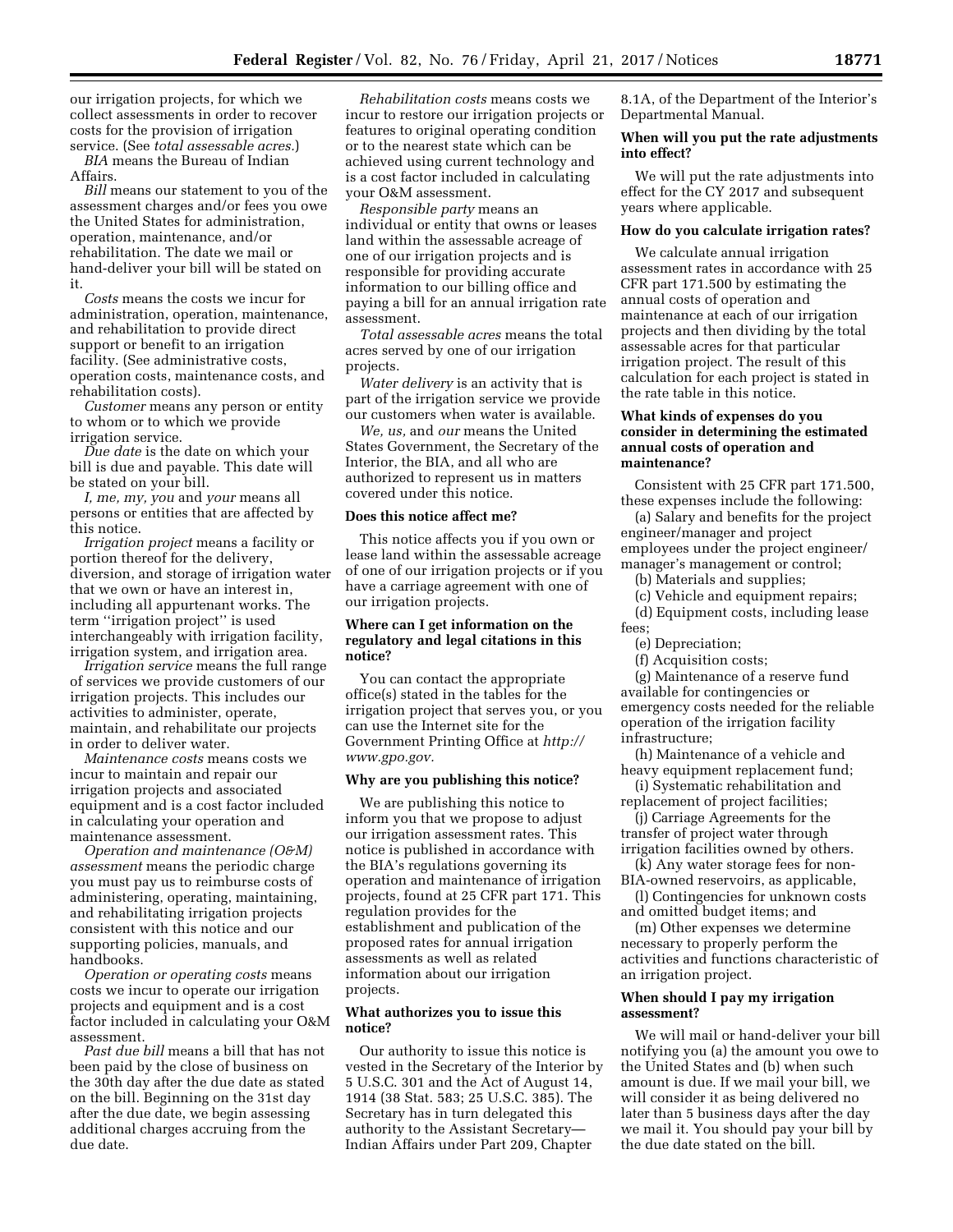## **What information must I provide for billing purposes?**

All responsible parties are required to provide the following information to the billing office associated with the irrigation project where you own or lease land within the project's assessable acreage or to the billing office associated with the irrigation project with which you have a carriage agreement:

(1) The full legal name of person or entity responsible for paying the bill;

(2) An adequate and correct address for mailing or hand delivering our bill; and

(3) The taxpayer identification number or social security number of the person or entity responsible for paying the bill.

### **Why are you collecting my taxpayer identification number or social security number?**

Public Law 104–134, the Debt Collection Improvement Act of 1996, requires that we collect the taxpayer identification number or social security number before billing a responsible party and as a condition to servicing the account.

**What happens if I am a responsible party but I fail to furnish the information required to the billing office responsible for the irrigation project within which I own or lease assessable land or for which I have a carriage agreement?** 

If you are late paying your bill because of your failure to furnish the required information listed above, you will be assessed interest and penalties as provided below, and your failure to provide the required information will not provide grounds for you to appeal your bill or any penalties assessed.

## **What can happen if I do not provide the information required for billing purposes?**

We can refuse to provide you irrigation service.

#### **If I allow my bill to become past due, could this affect my water delivery?**

Yes. 25 CFR 171.545(a) states: ''We will not provide you irrigation service until: (1) Your bill is paid; or (2) You make arrangement for payment pursuant to § 171.550 of this part.'' If we do not receive your payment before the close of business on the 30th day after the due date stated on your bill, we will send you a past due notice. This past due notice will have additional information concerning your rights. We will consider your past due notice as delivered no later than 5 business days after the day we mail it. We follow the procedures provided in 31 CFR 901.2, ''Demand for Payment,'' when demanding payment of your past due bill.

## **Are there any additional charges if I am late paying my bill?**

Yes. We will assess you interest on the amount owed, using the rate of interest established annually by the Secretary of the United States Treasury (Treasury) to calculate what you will be

assessed. You will not be assessed this charge until your bill is past due. However, if you allow your bill to become past due, interest will accrue from the original due date, not the past due date. Also, you will be charged an administrative fee of \$12.50 for each time we try to collect your past due bill. If your bill becomes more than 90 days past due, you will be assessed a penalty charge of 6 percent per year, which will accrue from the date your bill initially became past due. Pursuant to 31 CFR 901.9, ''Interest, penalties and administrative costs,'' as a Federal agency, we are required to charge interest, penalties, and administrative costs in accordance with 31 U.S.C. 3717.

### **What else will happen to my past due bill?**

If you do not pay your bill or make payment arrangements to which we agree, we are required to send your past due bill to the Treasury for further action. Under the provisions of 31 CFR 901.1, ''Aggressive agency collection activity,'' Federal agencies should consider referring debts that are less than 180 days delinquent, and we must send any unpaid annual irrigation assessment bill to Treasury no later than 180 days after the original due date of the bill.

# **Who can I contact for further information?**

The following tables are the regional and project/agency contacts for our irrigation facilities.

| Project name                     | Project/agency contacts                                                                                                                                                                                                                                                       |  |  |
|----------------------------------|-------------------------------------------------------------------------------------------------------------------------------------------------------------------------------------------------------------------------------------------------------------------------------|--|--|
| <b>Northwest Region Contacts</b> |                                                                                                                                                                                                                                                                               |  |  |
| Telephone: (503) 231-6702.       | Stanley Speaks, Regional Director, Bureau of Indian Affairs, Northwest Regional Office, 911 N.E. 11th Avenue, Portland, OR 97232-4169,                                                                                                                                        |  |  |
| Flathead Irrigation Project      | Peter Plant, Acting Superintendent, Pete Plant, Irrigation Project Manager, P.O. Box 40, Pablo, MT 59855,<br>Telephones: (406) 675–2700 ext. 1300 Superintendent, (406) 745–2661 ext. 2 Project Manager.                                                                      |  |  |
| Fort Hall Irrigation Project     | David Bollinger, Irrigation Project Manager, Building #2 Bannock Ave, Fort Hall, ID 83203-0220, Tele-<br>phone: (208) 238-6264.                                                                                                                                               |  |  |
| Wapato Irrigation Project        | David Shaw, Superintendent, Larry Nelson, Acting Project Administrator, P.O. Box 220, Wapato, WA<br>98951-0220, Telephone: (509) 865-2421 Superintendent, (509) 877-3155 Acting Project Administrator.                                                                        |  |  |
|                                  | <b>Rocky Mountain Region Contacts</b>                                                                                                                                                                                                                                         |  |  |
| Telephone: (406) 247-7943.       | Darryl LaCounte, Regional Director, Bureau of Indian Affairs, Rocky Mountain Regional Office, 2021 4th Avenue North, Billings, MT 59101,                                                                                                                                      |  |  |
| Blackfeet Irrigation Project     | Thedis Crowe, Superintendent, Greg Tatsey, Irrigation Project Manager, Box 880, Browning, MT 59417,<br>Telephones: (406) 338–7544, Superintendent, (406) 338–7519, Irrigation Project Manager.                                                                                |  |  |
| Crow Irrigation Project          | Vianna Stewart, Superintendent, John Anevski, Acting Irrigation Project Manager, P.O. Box 69, Crow<br>Agency, MT 59022, Telephones: (406) 638–2672, Superintendent, (406) 247–7998, Acting Irrigation<br>Project Manager.                                                     |  |  |
| Fort Belknap Irrigation Project  | John St. Pierre, Superintendent, Vacant, Irrigation Project Manager, (Project operations & maintenance<br>contracted to Tribes), R.R.1, Box 980, Harlem, MT 59526, Telephones: (406) 353–2901, Superintendent,<br>(406) 353–8454, Irrigation Project Manager (Tribal Office). |  |  |
| Fort Peck Irrigation Project     | Howard Beemer, Superintendent, Huber Wright, Acting Irrigation Project Manager, P.O. Box 637, Poplar,<br>MT 59255, Telephones: (406) 768–5312, Superintendent, (406) 653–1752, Irrigation Project Manager.                                                                    |  |  |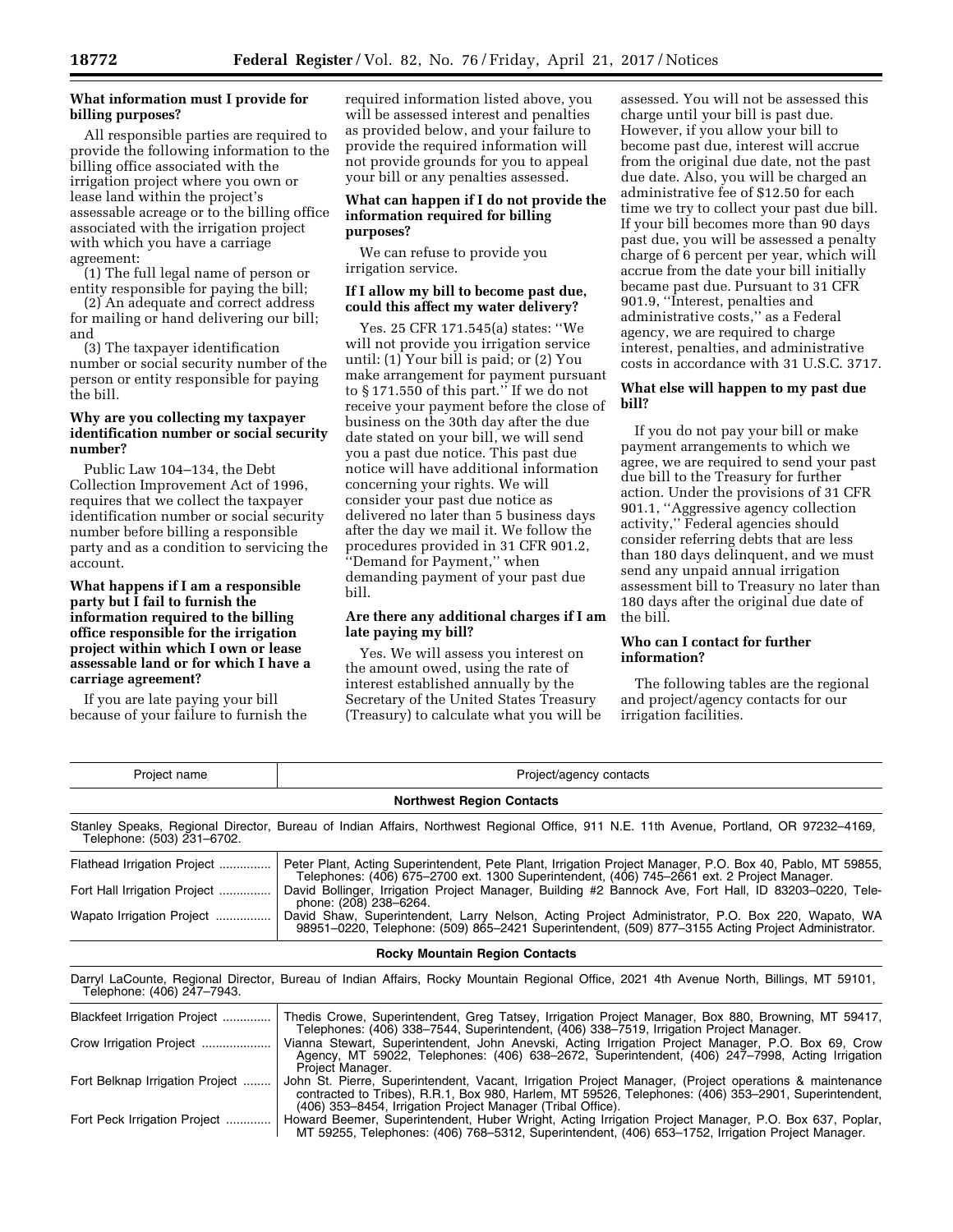| Project name                                                        | Project/agency contacts                                                                                                                                                                                                                           |  |  |  |
|---------------------------------------------------------------------|---------------------------------------------------------------------------------------------------------------------------------------------------------------------------------------------------------------------------------------------------|--|--|--|
| Wind River Irrigation Project                                       | Norma Gourneau, Superintendent, John Anevski, Acting Irrigation Project Manager, P.O. Box 158, Fort<br>Washakie, WY 82514, Telephones: (307) 332-7810, Superintendent, (406) 247-7998, Acting Irrigation<br>Project Manager.                      |  |  |  |
|                                                                     | <b>Southwest Region Contacts</b>                                                                                                                                                                                                                  |  |  |  |
| Telephone: (505) 563-3100.                                          | William T. Walker, Regional Director, Bureau of Indian Affairs, Southwest Regional Office, 1001 Indian School Road, Albuquerque, NM 87104,                                                                                                        |  |  |  |
| Pine River Irrigation Project                                       | Priscilla Bancroft, Superintendent, Vickie Begay, Irrigation Project Manager, P.O. Box 315, Ignacio, CO<br>81137-0315, Telephones: (970) 563-4511, Superintendent, (970) 563-9484, Irrigation Project Manager.                                    |  |  |  |
|                                                                     | <b>Western Region Contacts</b>                                                                                                                                                                                                                    |  |  |  |
| 85004, Telephone: (602) 379-6600.                                   | Bryan Bowker, Regional Director, Bureau of Indian Affairs, Western Regional Office, 2600 N. Central Ave., 4th Floor Mailroom, Phoenix, AZ                                                                                                         |  |  |  |
| Colorado River Irrigation Project<br>Duck Valley Irrigation Project | Kellie Youngbear, Superintendent, Gary Colvin, Irrigation Project Manager, 12124 1st Avenue, Parker, AZ<br>85344, Telephone: (928) 669-7111.<br>Joseph McDade, Superintendent, (Project operations & management compacted to Tribes), 2719 Argent |  |  |  |
|                                                                     | Ave., Suite 4, Gateway Plaza, Elko, NV 89801, Telephone: (775) 738–5165, (208) 759–3100, (Tribal Of-<br>fice).                                                                                                                                    |  |  |  |
| Yuma Project, Indian Unit                                           | Denni Shields, Superintendent, 256 South Second Avenue, Suite D, Yuma, AZ 85364, Telephone: (928)<br>782-1202.                                                                                                                                    |  |  |  |
| San Carlos Irrigation Project, Indian<br>Works and Joint Works.     | Ferris Begay, Project Manager, Clarence Begay, Irrigation Manager, 13805 N. Arizona Boulevard, Coo-<br>lidge, AZ 85128, Telephone: (520) 723-6225.                                                                                                |  |  |  |
| Uintah Irrigation Project                                           | Bart Stevens Superintendent, Ken Asay, Irrigation System Manager, P.O. Box 130, Fort Duchesne, UT                                                                                                                                                 |  |  |  |
| Walker River Irrigation Project                                     | 84026, Telephone: (435) 722-4300, (435) 722-4344.<br>Robert Eben, Superintendent, 311 E. Washington Street, Carson City, NV 89701, Telephone: (775) 887–<br>3500.                                                                                 |  |  |  |

## **What irrigation assessments or charges are proposed for adjustment by this notice?**

The rate table below contains the current rates for all irrigation projects where we recover costs of administering, operating, maintaining, and rehabilitating them. The table also contains the proposed rates for the CY 2017 and subsequent years where

applicable. An asterisk immediately following the rate category notes the irrigation projects where rates are proposed for adjustment.

| Project name                                                                                                                                     |  | Rate category                                                                                 | Final<br>2016 rate | Final<br>2017 rate        | Proposed<br>2018 rate **  |
|--------------------------------------------------------------------------------------------------------------------------------------------------|--|-----------------------------------------------------------------------------------------------|--------------------|---------------------------|---------------------------|
|                                                                                                                                                  |  | <b>Northwest Region Rate Table</b>                                                            |                    |                           |                           |
|                                                                                                                                                  |  | \$26.00<br>Basic per acre–A<br>13.00<br>Basic per acre-B<br>Minimum Charge per tract<br>75.00 |                    | \$26.00<br>13.00<br>75.00 | \$33.50<br>16.75<br>75.00 |
| Project name                                                                                                                                     |  | Rate category                                                                                 |                    | Final<br>2016 rate        | Proposed<br>2017 rate     |
|                                                                                                                                                  |  |                                                                                               |                    | \$52.00                   | \$54.00                   |
|                                                                                                                                                  |  | Minimum Charge per tract*<br>Minimum Charge per tract*                                        |                    | 37.00<br>31.00<br>37.00   | 38.50<br>32.50<br>38.50   |
|                                                                                                                                                  |  | Pressure per acre*                                                                            |                    | 55.00<br>83.00            | 57.50<br>88.50            |
| Wapato Irrigation Project—Toppenish/Simcoe Units                                                                                                 |  | Minimum Charge per tract*<br>Minimum Charge per bill                                          |                    | 37.00<br>25.00<br>25.00   | 38.50<br>25.00<br>25.00   |
|                                                                                                                                                  |  | Minimum Charge per bill                                                                       |                    | 30.00                     | 30.00                     |
|                                                                                                                                                  |  | Minimum Charge per bill                                                                       |                    | 30.00<br>79.00<br>79.00   | 30.00<br>79.00<br>79.00   |
|                                                                                                                                                  |  | "B" Basic per acre<br>Minimum Charge per bill                                                 |                    | 85.00<br>78.00<br>78.00   | 85.00<br>80.00<br>80.00   |
|                                                                                                                                                  |  | Minimum Charge                                                                                |                    | 86.00<br>86.00            | 86.00<br>86.00            |
|                                                                                                                                                  |  | Rocky Mountain Region Rate Table                                                              |                    |                           |                           |
| Crow Irrigation Project—Willow Creek O&M (includes Agency, Lodge<br>Grass #1, Lodge Grass #2, Reno, Upper Little Horn, and Forty Mile<br>Units). |  |                                                                                               |                    | 20.00<br>26.00            | 20.00<br>28.00            |
| Crow Irrigation Project—All Others (includes Bigborn, Soan Creek, and   Basic-per acre*                                                          |  |                                                                                               | 26.00              | 28.00                     |                           |

Crow Irrigation Project—All Others (includes Bighorn, Soap Creek, and Basic-per acre \* ............................... 26.00 28.00 Pryor Units).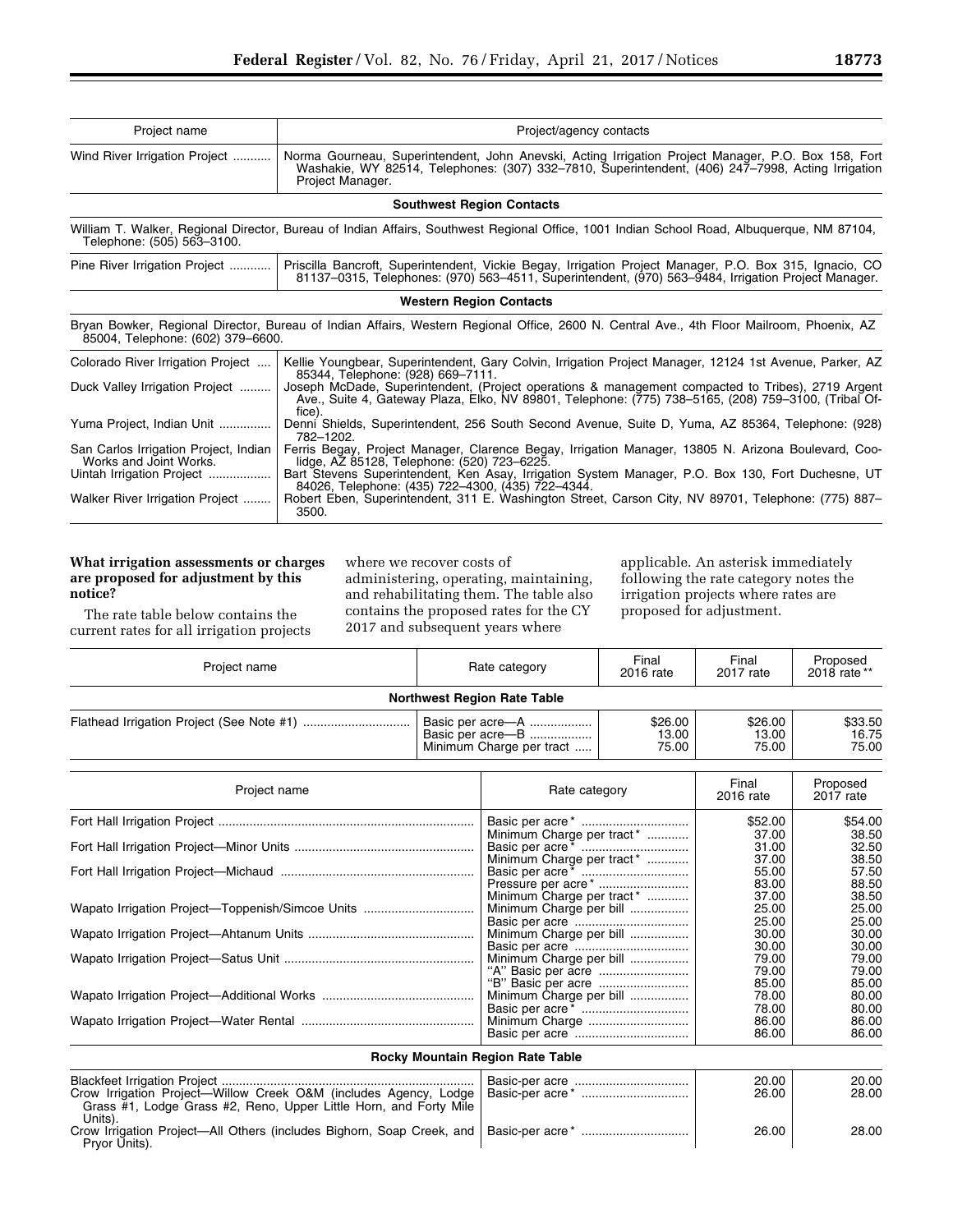| Project name                                                                                                                      | Rate category                                                                                                                                                                                                                                    | Final<br>2016 rate                                                                    | Proposed<br>2017 rate                                                                 |
|-----------------------------------------------------------------------------------------------------------------------------------|--------------------------------------------------------------------------------------------------------------------------------------------------------------------------------------------------------------------------------------------------|---------------------------------------------------------------------------------------|---------------------------------------------------------------------------------------|
| Wind River Irrigation Project-LeClair District (See Note #2)<br>Wind River Irrigation Project—Riverton Valley Irrigation District |                                                                                                                                                                                                                                                  | 14.00<br>2.00<br>16.00<br>26.00<br>22.50<br>21.00<br>47.00<br>15.50<br>15.50<br>26.00 | 14.00<br>2.00<br>16.00<br>26.50<br>23.50<br>21.00<br>47.00<br>15.75<br>15.75<br>30.65 |
| <b>Southwest Region Rate Table</b>                                                                                                |                                                                                                                                                                                                                                                  |                                                                                       |                                                                                       |
|                                                                                                                                   | Minimum Charge per tract                                                                                                                                                                                                                         | 50.00<br>18.00                                                                        | 50.00<br>19.00                                                                        |
| <b>Western Region Rate Table</b>                                                                                                  |                                                                                                                                                                                                                                                  |                                                                                       |                                                                                       |
|                                                                                                                                   | Basic per acre up to 5.75 acre-feet<br>Excess Water per acre-foot over<br>5.75 acre-feet.<br>Basic per acre up to 5.0 acre-feet*<br>Excess Water per acre-foot over<br>5.0 acre-feet*.<br>Basic per acre up to 5.0 acre-feet<br>(Ranch 5) $^*$ . | 54.00<br>17.00<br>5.30<br>113.00<br>24.50<br>113.00                                   | 54.00<br>17.00<br>5.30<br>(1)<br>27.50<br>(1)                                         |

1To be determined.

| Project name                                                  | Rate category                                               | Final<br>2016 rate                         | Final<br>2017 rate                          | Proposed<br>2018 rate **                           |  |
|---------------------------------------------------------------|-------------------------------------------------------------|--------------------------------------------|---------------------------------------------|----------------------------------------------------|--|
| San Carlos Irrigation Project (Joint<br>Works) (See Note #4). | Basic per acre <sup>*</sup>                                 |                                            |                                             | \$27.90.                                           |  |
|                                                               | Proposed 2017 Construction Water Rate Schedule              |                                            |                                             |                                                    |  |
|                                                               |                                                             | Off project construction                   | On project<br>construction-qravity<br>water | On project<br>construction--pump<br>water          |  |
|                                                               | Administrative Fee   <br>Usage Fee  <br>Excess Water Rate † | \$250.00 per month<br>\$5.00 per 1,000 gal | No Fee<br>No Charge                         | \$300.00.<br>\$100.00 per acre foot.<br>No Charge. |  |

† The excess water rate applies to all water used in excess of 50,000 gallons in any one month.

| Project name                                               | Rate category | Final<br>2016 rate        | Proposed<br>2017 rate     |
|------------------------------------------------------------|---------------|---------------------------|---------------------------|
| San Carlos Irrigation Project (Indian Works) (See Note #5) |               | \$81.00<br>18.00<br>25.00 | \$81.00<br>18.00<br>25.00 |
|                                                            |               | 31.00                     | 31.00                     |

\* Notes irrigation projects where rates are proposed for adjustment.

\*\* The requirement for a proposed 2018 Rate is only applicable to the Flathead and San Carlos Irrigation Projects due to their specific billing requirements.

**Note #1: Federal Register** Notice published August 5, 2016 established the proposed 2017 rate for the Flathead Irrigation Project (81 FR 51927) (no comments were received to the proposed notice, proposed rate will be issued as final). This notice proposes the 2018 rate for the Flathead Irrigation Project.

**Note #2:** The O&M rate varies yearly based upon the budget submitted by the LeClair District.

**Note #3:** The O&M rate for the Yuma Project, Indian Unit has two components. The first component is the O&M rate established by the Bureau of Reclamation (BOR), the owner and operator of the Project. The BOR rate for 2017 is to be determined. The second component is for the O&M rate established by BIA to cover administrative costs including billing and collections for the Project. The 2017 BIA rate is proposed to be \$3.50/acre.

**Note #4:** The construction water rate schedule proposes the fees assessed for use of irrigation water for non-irrigation purposes. A separate proposed **Federal Register** Notice will establish the final 2017 rate for the SCIP–JW. This notice proposes the 2018 rate for the SCIP–JW.

**Note #5:** The proposed 2017 O&M rate for the San Carlos Irrigation Project—Indian Works has three components. The first component is the O&M rate established by the San Carlos Irrigation Project—Indian Works, the owner and operator of the Project; this rate is proposed to be \$50 per acre. The second component is for the O&M rate established by the San Carlos Irrigation Project—Joint Works and is determined to be \$25.00 per acre. The third component is the O&M rate established by the San Carlos Irrigation Project Joint Control Board and is proposed to be \$6 per acre.